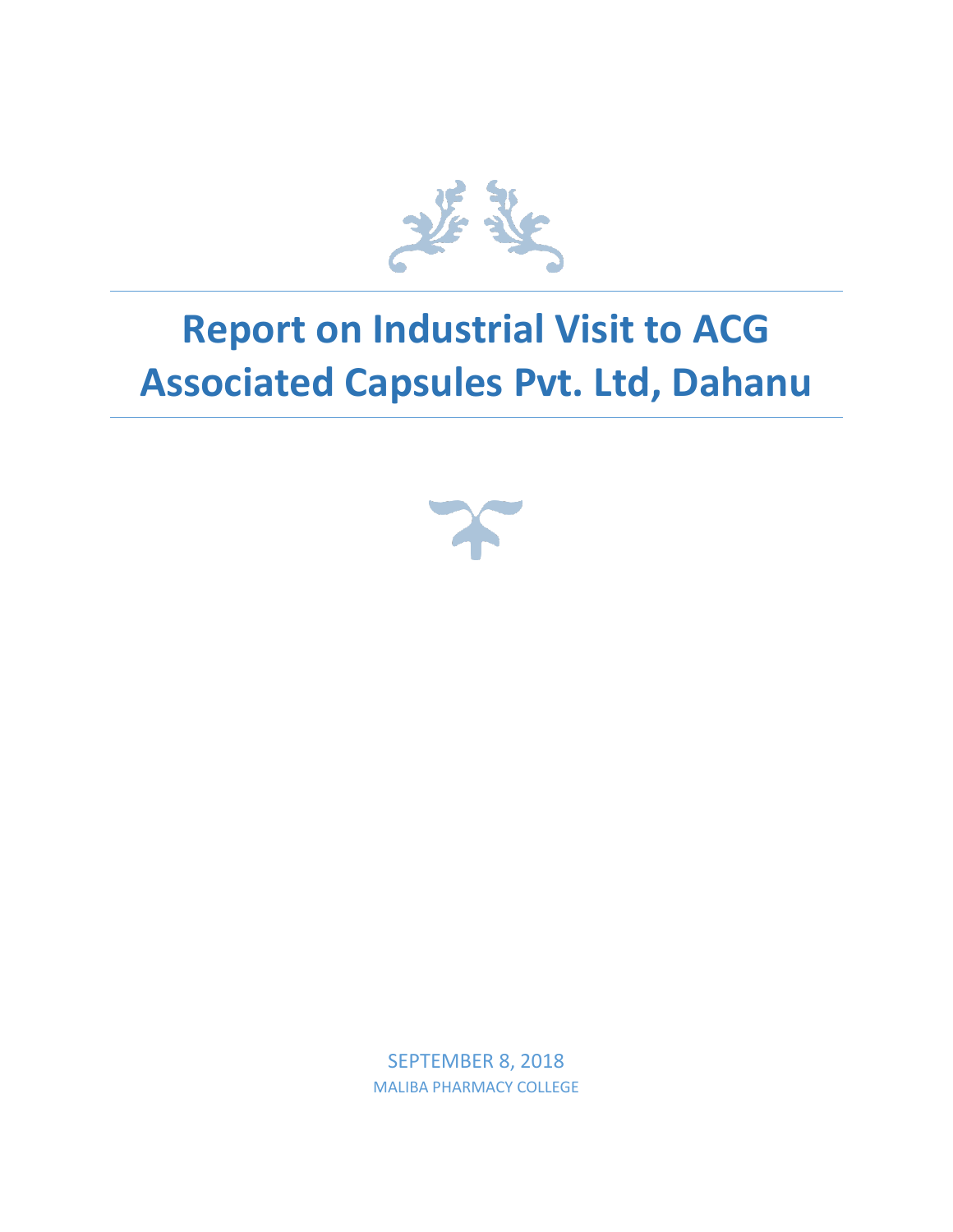| Date of visit              | September 8, 2018                                                    |
|----------------------------|----------------------------------------------------------------------|
| Place of visit             | ACG Associated Capsules Pvt Ltd, Dahanu.                             |
| Coordinators from college  | Dr. Furqan Maulvi, Samresh pal Roy, Dr. Vilas Surana, Dr. Nidhi Kher |
| Approved by                | Dr. Shailesh A. Shah, Principal                                      |
| Participating students     | Forty four students of $7th$ semester B. Pharm                       |
| Accompanying faculty       | Ms. Jaimini Gandhi                                                   |
| members                    | Dr. Zeel Naik                                                        |
| Coordinators from industry | LEENA AMANNA [leena.amanna@acg-world.com]                            |
|                            | MANAGER CORP. MARKETING & CHAIRMAN'S OFFICE                          |
|                            | 1001, Dalamal House, 10th Floor, Nariman Point, Mumbai               |
|                            | 91-7506060988   Phone: +91-22-30089450                               |
|                            | www.acg-world.com                                                    |
|                            | Mr. Ganesh Vichare, HR department                                    |
|                            | Mr. Shubham Srivastav                                                |

## **Report on Industrial Visit t[o ACG Associated Capsules Pvt Ltd,](https://www.justdial.com/Mumbai/Acg-Associated-Capsules-Pvt-Ltd-Post-Ashagadh-Dahanu-Road/022P1237524525M7P1P7_BZDET) Dahanu.**

The Educational visit to ACG Associated Capsules Pvt. Ltd, Dahanu was organized by Maliba Pharmacy College on  $8^{th}$  Sep 2018. The 44 students of final year B.Pharm who actively participated in the visit, which was successfully coordinated by Dr. Furqan Maulvi. We started our journey at 3:30 AM from Surat and reached our destination at 9:20 AM. Mr. Shubham Srivastav gave a brief introduction about the industry. Presently, the industry is involved largely in the manufacturing of hard gelatin capsule shell and HPMC capsule shells. Firstly we were taken for the breakfast and then to the gowning room (separate for male and female) with gowns and caps (several posters were there instructing proper gowning procedure). The first department visited was raw material and packaging material warehousing area, where we got to learn how the raw and packaging materials are stored and labeled and observed different types of labels with different colors fixed on containers indicating batch number, lot number, issue date, expiration date, retest date, and storage conditions. They were using in-house software for digital data maintenance. Then we were taken to the dispensing area where we got to know about the procedure for dispensing of raw and packaging material according to given MRO (material request order) provided by production area manager. The next area we visited was manufacturing area where different equipment processed gelatin capsule shell. After that, we visited the color processing area where we learned how to check the compatibility of two shades, which are used for manufacturing of the capsules. Furthermore,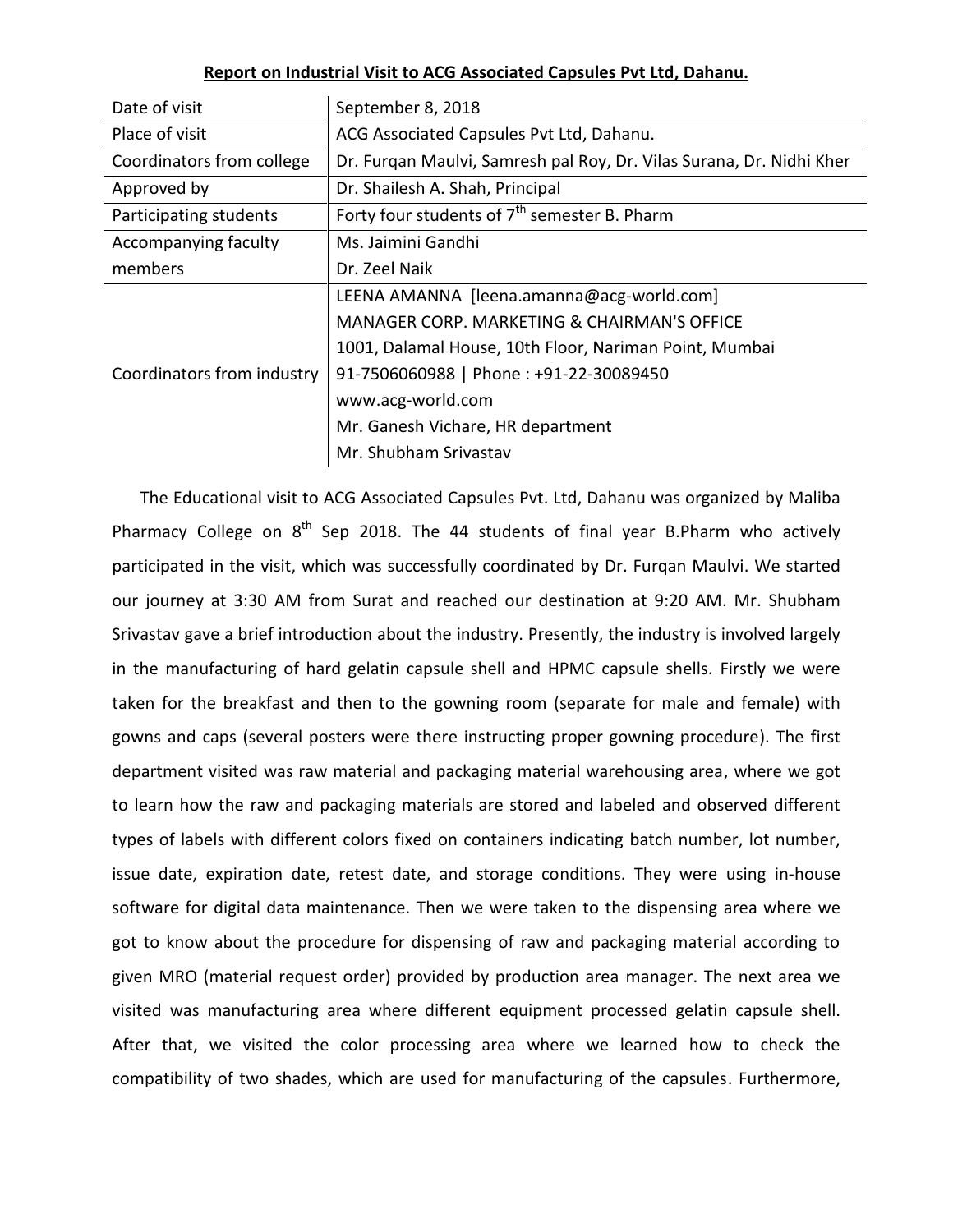we were also informed about the different steps used during formulation such as stirring rate, viscosity maintenance, drying rate, airflow and time. Different types of printing process were also shown. Meanwhile,, we also got to know about how the sampling has been carried out for IPQC test and what different kind of analysis techniques they were using. They also showed us the different sizes of capsule they manufacture ranging from size 000 to 5 and also the capsules which are used in the clinical trials for mice and elephants. Lastly it was the plant round, followed by breakfast and short feedback.

## **Prepared By: B.Pharm (Final Year Students) Date: September 10, 2018**